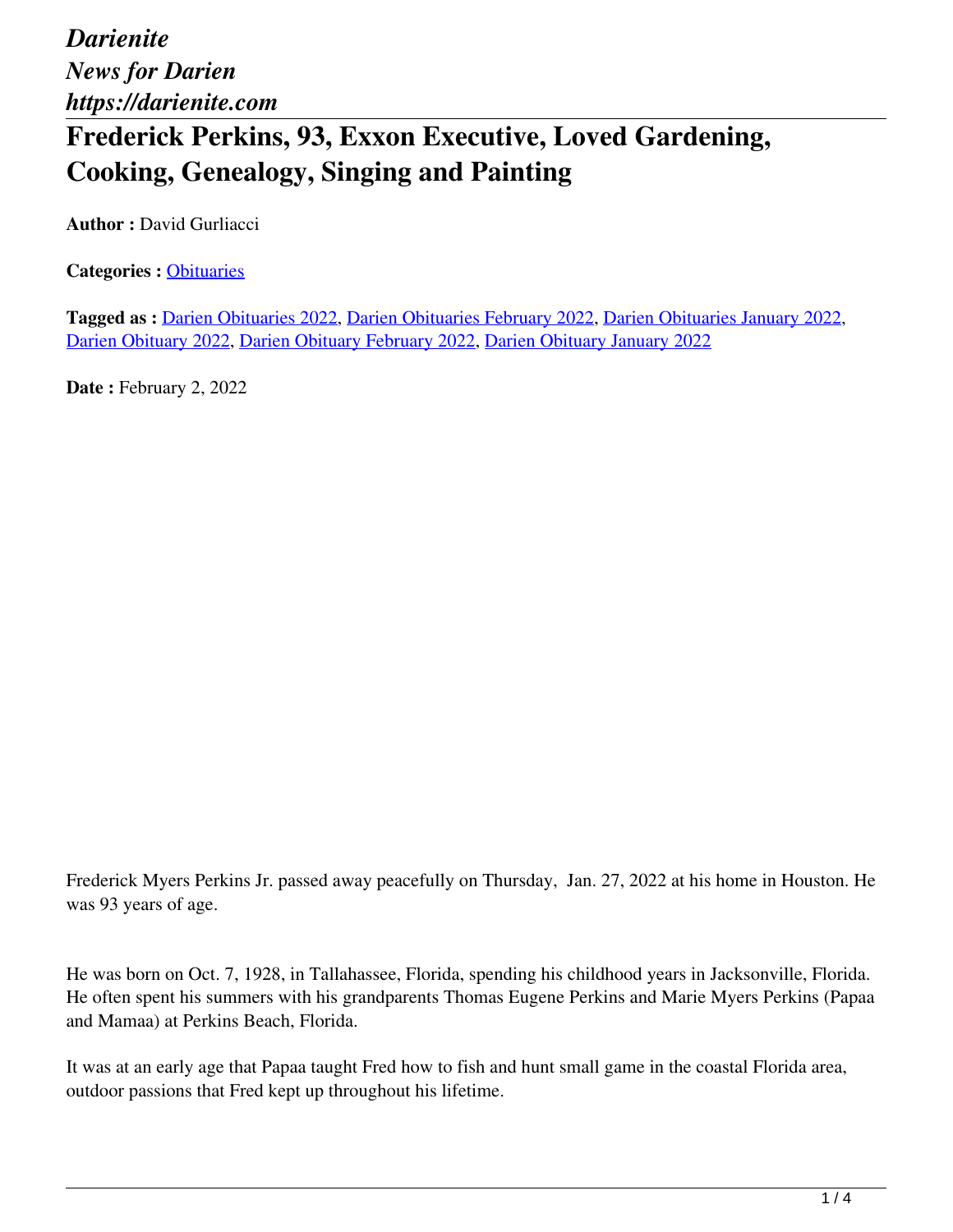He graduated from Landon High School in Jacksonville in 1946 and was always eager to reconnect with alumni at reunions and other events. Immediately after graduation, at the age of 17, Fred joined the United States Army. He was ultimately stationed in Japan during the reconstruction period after the end of World War II.

Like so many of the Greatest Generation, after discharge from the military, Fred used the GI Bill of Rights to attend the University of Florida where he earned both a Bachelor's and Master's degree in Chemical Engineering with honors. He was also accepted into three academic honor societies: Sigma Tau, Gamma Epsilon, and Phi Kappa Phi. Additionally, Fred became a member of the Sigma Chi Fraternity.

It was through a blind date that a fraternity friend set up that Fred first met Rosemary Ross. Fred and Rosemary married on Dec. 21, 1950. They remained happily married until Rosemary's passing in 2016, just weeks after their 65th wedding anniversary. Both Fred and Rosemary stayed active in University of Florida events throughout the decades and always watched their Gators play football.

In 1952, Fred began working for Humble Oil & Refining Company in the research department in Houston. After 10 years working in production research, he moved into a petroleum economist position at Standard Oil of New Jersey's corporate headquarters in New York City.

During this first stint in New York, the family lived in Darien. Within a year, he was transferred back to Houston as an area engineer in Humble's production headquarters.

In 1965, the family moved to New Orleans where Fred became division reservoir engineer. After a short time in New Orleans, in 1966 the family moved to Corpus Christi, where Fred was initially appointed assistant division manager, and then full division manager in 1968.

In 1970, the family moved to Sydney, Australia, where Fred was appointed deputy managing director of Esso Australia Ltd. The family moved back to Houston in 1972 when Fred was appointed natural gas general manager for Exxon Company, U.S.A.

In 1976, Fred became vice president of production for Exxon. In 1979, he was transferred back to corporate headquarters in New York and served in several roles, including deputy manager of production, vice president of gas and vice president of production.

During this second New York assignment, the family again lived in Darien. Fred's final transfer was back to Houston in 1986 when he became president of Exxon Production Research Company. During his time in research, Fred received three U.S. patents.

Fred and Rosemary loved to travel and visited dozens of countries during their lifetimes. One specific purpose for their travels was genealogical research, which took them to Salt Lake City, various places on the U.S. East Coast, and even to the United Kingdom.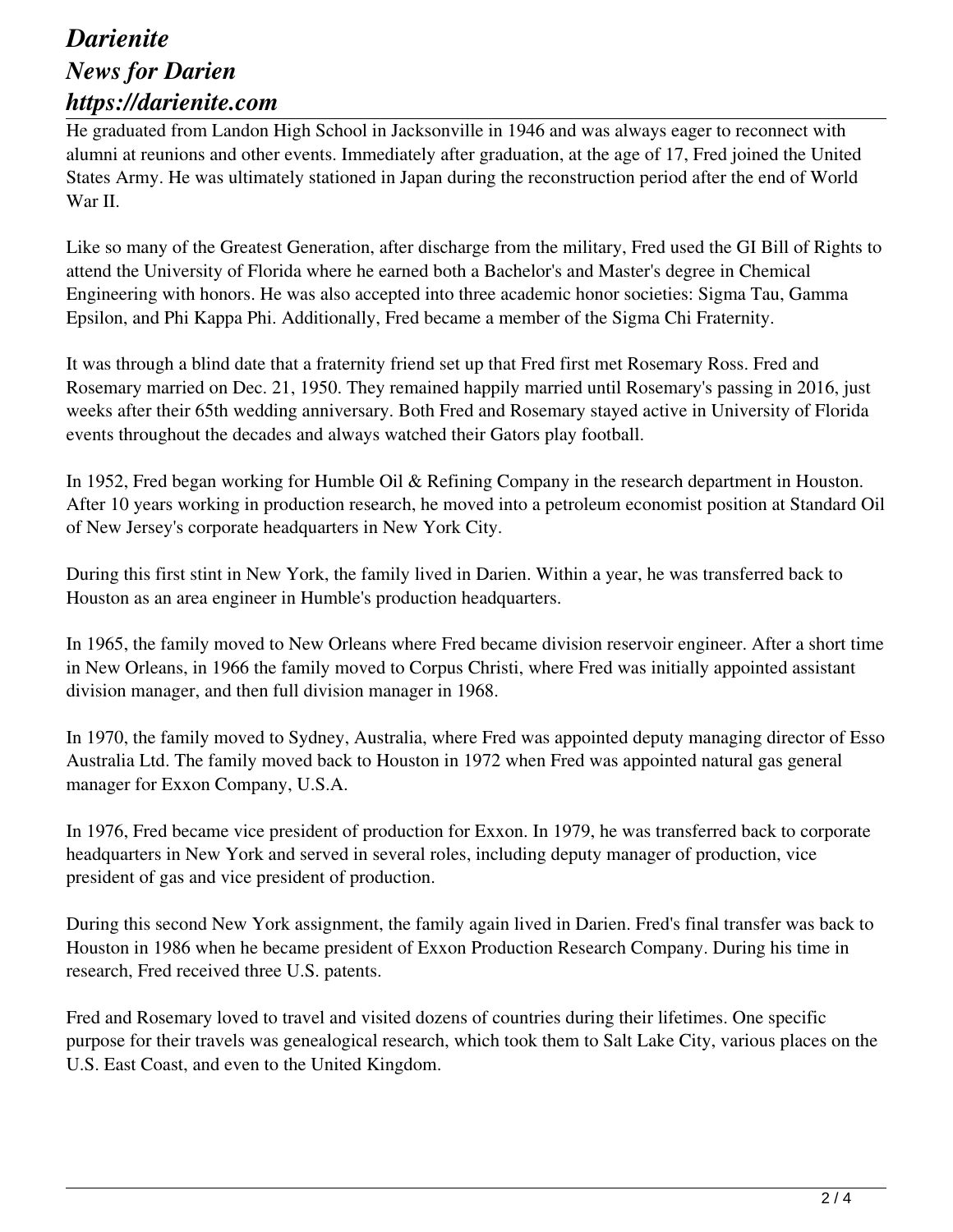As a teenager, Rosemary began researching her family's genealogy, which piqued Fred's interest in researching his own family roots. After decades of thorough research, both Fred and Rosemary traced parts of their family history back over 400 years. Both also documented their family history in books.

In addition, Fred wrote an autobiography which his children will be publishing soon. If you are looking for the 1,000-page version of this obituary, please speak to one of his children to get a copy of Fred's autobiography.

As travels abroad wound down in the 1980s, Fred bought a beach house close to home on Galveston Island. This nearby location allowed frequent weekend visits to relax, cook, fish and entertain friends and family.

Another interest shared by Fred and Rosemary was gardening. They were master gardeners and created gardens at several of their homes. Fred's specialty was tomatoes, which he grew from seedlings.

He was very particular and recorded the weight of each tomato he harvested. From fig trees to apples trees, butternut squash to string beans, Fred and Rosemary's gardens yielded delicious fruits and vegetables.

It was only natural, then, for gourmet cooking to emerge as another favorite hobby. Fred was an avid cook and was known for many culinary delights. He was probably best known for his salsa, jellies and jams, one of which won him an honorable mention at the Texas State Fair.

Another area of specialty was cakes, pies and desserts. He shared his desserts generously at the Buckingham senior living community, which earned him a mention in the Houston Chronicle.

Fred could prepare dishes across many genres including Cajun, Mexican, Italian and barbecue to name a few, always from scratch.

Of course, with all these edible masterpieces, the obvious next step was hosting dinner parties and celebrations, which must have numbered in the hundreds over the decades. It seemed as if Fred and Rosemary were always cleaning up from, or preparing to host the next party. They were honored to be able to host family reunions in Connecticut, Houston and Galveston over the years.

As house maintenance became more of a chore, Fred and Rosemary decided to move to the Buckingham senior living community in 2013. Always the patriots, they picked their second story, centrally located apartment based on the fact that it had an excellent view of the American Flag.

They remained active in a variety of groups. After Rosemary passed in 2016, Fred explored many new activities at the Buckingham to occupy his time. He took lessons in voice and participated in the Buckingham choir where he was featured in two solo performances.

He also joined an art group which exposed a true hidden talent. Despite having advanced macular degeneration, with assistance, Fred was able to complete over 50 acrylic paintings consisting primarily of